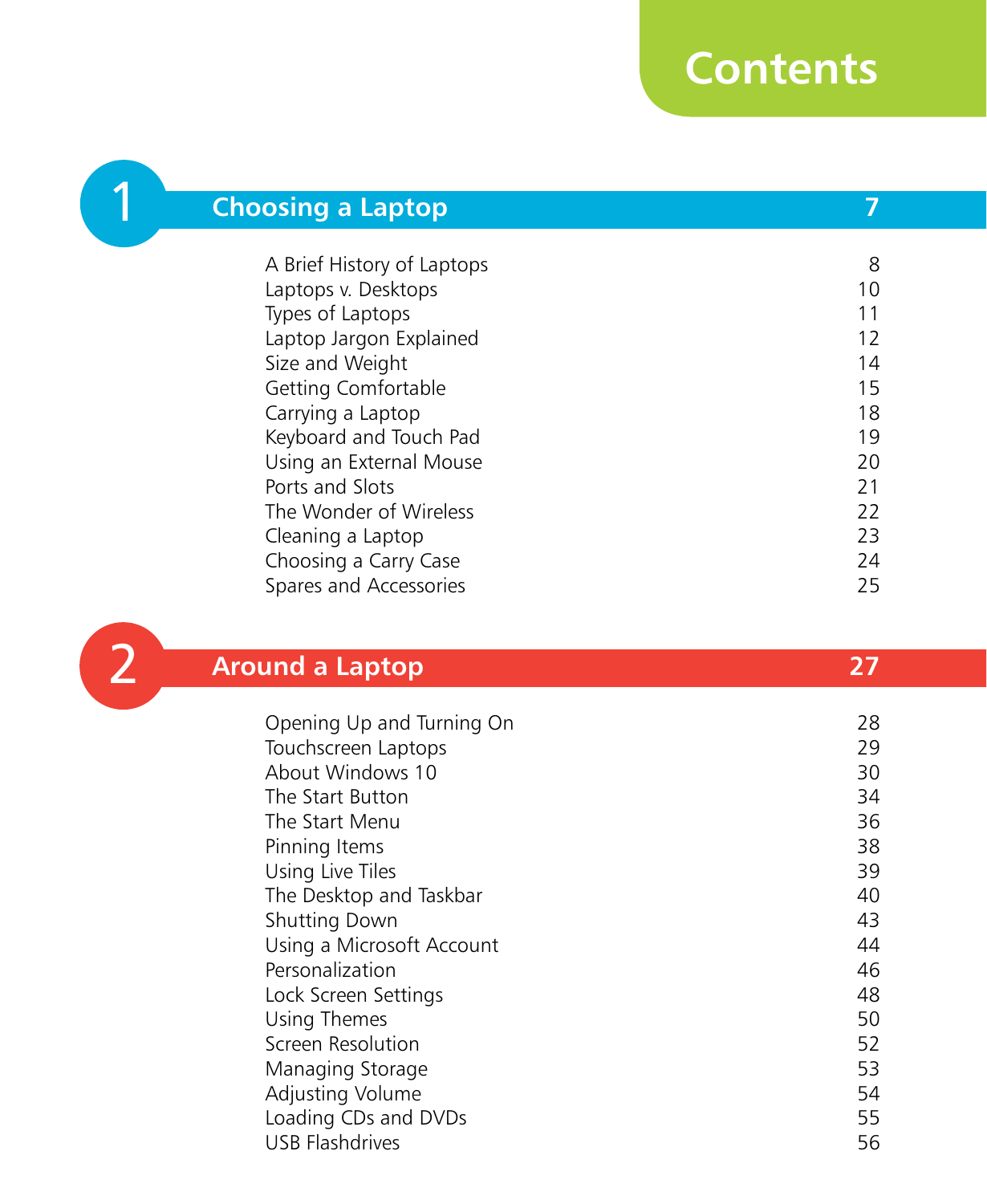| Sign-in Options               | 58 |
|-------------------------------|----|
| Settings                      | 60 |
| Searching                     | 62 |
| Setting Up Cortana            | 64 |
| Using Cortana                 | 65 |
| <b>Viewing Notifications</b>  | 68 |
| Opening File Explorer         | 70 |
| Quick Access in File Explorer | 71 |
| Scenic Ribbon                 | 73 |



3

### **Working with Apps 75**

| Starting with Apps               | 76 |
|----------------------------------|----|
| Windows 10 Apps                  | 78 |
| Using Windows 10 Apps            | 80 |
| Closing Apps                     | 82 |
| Viewing All Apps                 | 83 |
| Searching for Apps               | 84 |
| Using the Windows Store          | 85 |
| <b>Buying Apps</b>               | 87 |
| Viewing Your Apps                | 88 |
| Installing and Uninstalling Apps | 89 |



### **The Online World 91**

| Introducing the Edge Browser | 92  |
|------------------------------|-----|
| Smart Address Bar            | 93  |
| Setting a Homepage           | 94  |
| Using Tabs                   | 95  |
| Bookmarking Web Pages        | 98  |
| Adding Notes to Web Pages    | 99  |
| Organizing with the Hub      | 101 |
| Reading List                 | 102 |
| Reading View                 | 103 |
| Shopping Online              | 104 |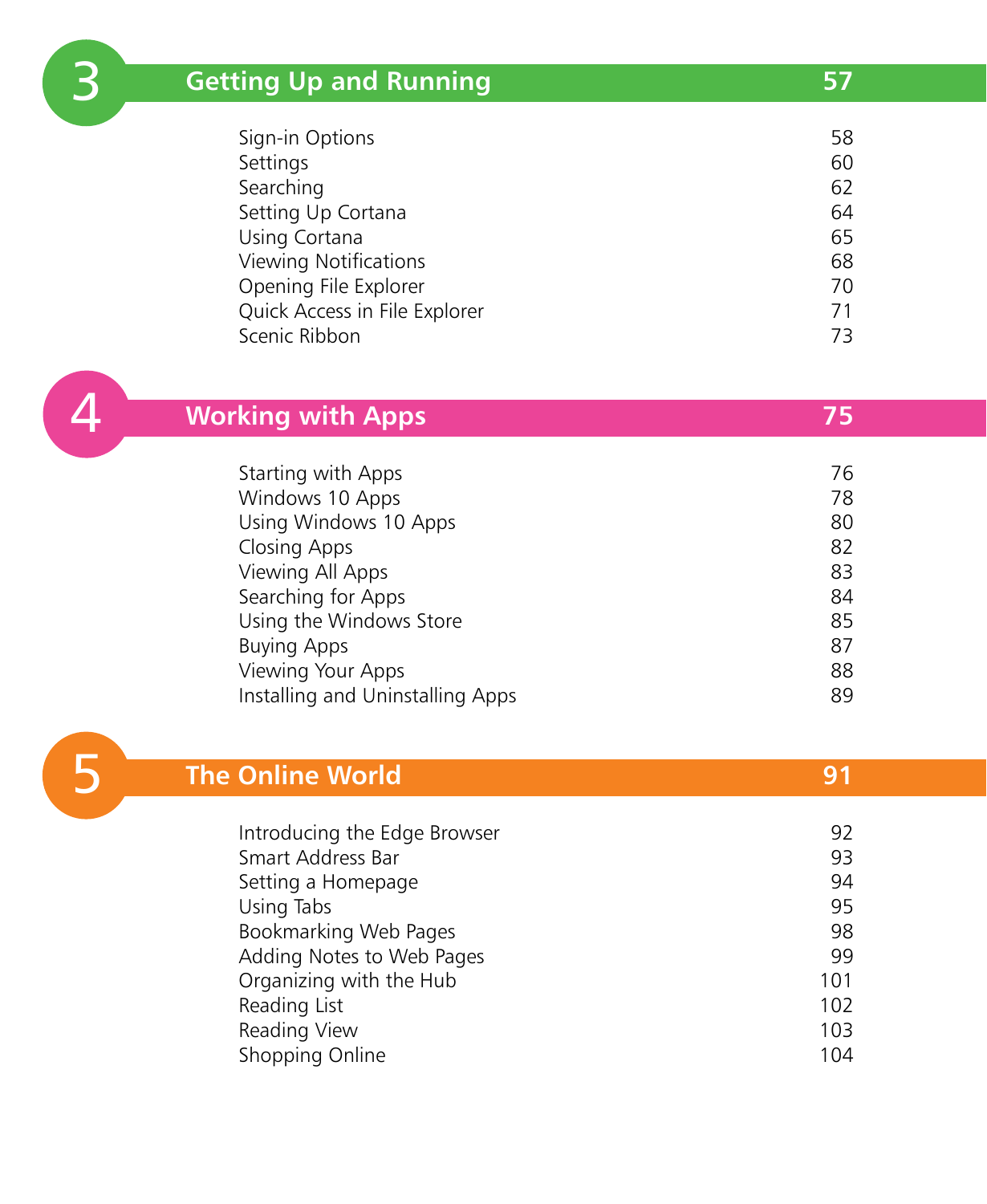| Booking a Vacation       | 106 |
|--------------------------|-----|
| Setting Up Mail          | 108 |
| Working with Mail        | 110 |
| Using OneDrive           | 112 |
| OneDrive Settings        | 113 |
| Adding Files to OneDrive | 114 |
| Finding People           | 116 |
| Using the Calendar       | 118 |



### **A Digital Lifestyle 121**

| Viewing Photos         | 122 |
|------------------------|-----|
| <b>Editing Photos</b>  | 126 |
| Groove Music App       | 128 |
| Playing Music          | 129 |
| Viewing Movies and TV  | 130 |
| Books in Windows 10    | 131 |
| Using Paint 3D         | 132 |
| Gaming with Windows 10 | 134 |

| <b>On Vacation</b>       | 135 |
|--------------------------|-----|
|                          |     |
| Transporting Your Laptop | 136 |
| Keeping Your Laptop Safe | 137 |
| Temperature Extremes     | 138 |
| Laptops at Sea           | 139 |
| Power Sockets            | 140 |
| Airport Security         | 141 |
| Keeping in Touch         | 142 |

| <b>Sharing with Your Family</b>                              | 143               |
|--------------------------------------------------------------|-------------------|
| About Multiple Users<br><b>Adding Users</b><br>Family Safety | 144<br>146<br>148 |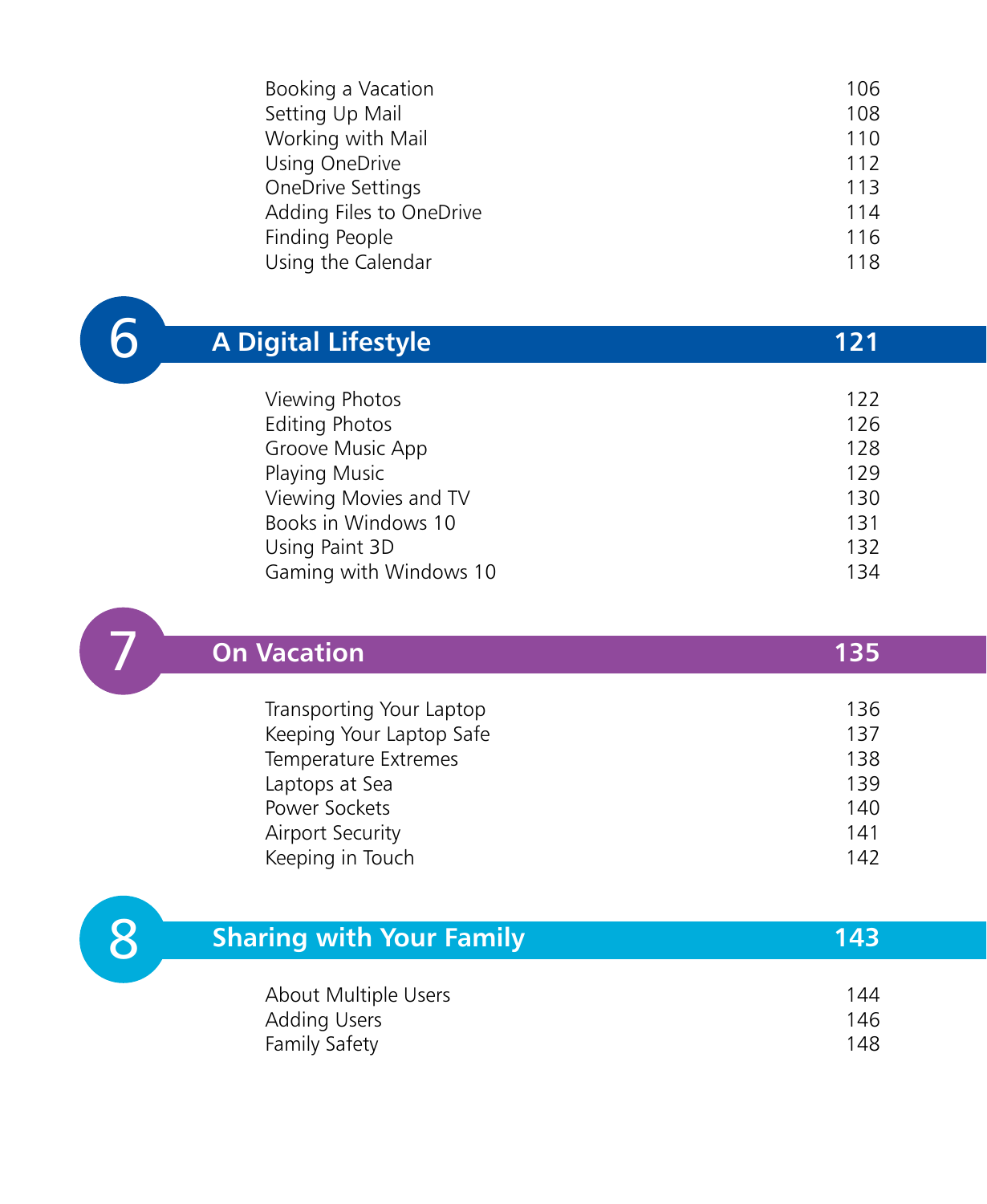#### **Networking and Wireless 153**

| Setting Up a Network      | 154 |
|---------------------------|-----|
| Going Wireless            | 155 |
| Connecting to a Network   | 156 |
| Joining the HomeGroup     | 157 |
| Sharing Files and Folders | 158 |
| <b>Sharing Settings</b>   | 159 |
| Saving Files for Sharing  | 160 |
| Network Troubleshooting   | 162 |
|                           |     |



9

### **Battery Issues 163**

| Types of Battery               | 164 |
|--------------------------------|-----|
| Power Consumption              | 165 |
| <b>Battery Management</b>      | 166 |
| Charging the Battery           | 169 |
| Removing the Battery           | 170 |
| Dead and Spare Batteries       | 171 |
| <b>Battery Troubleshooting</b> | 172 |



**Index 187**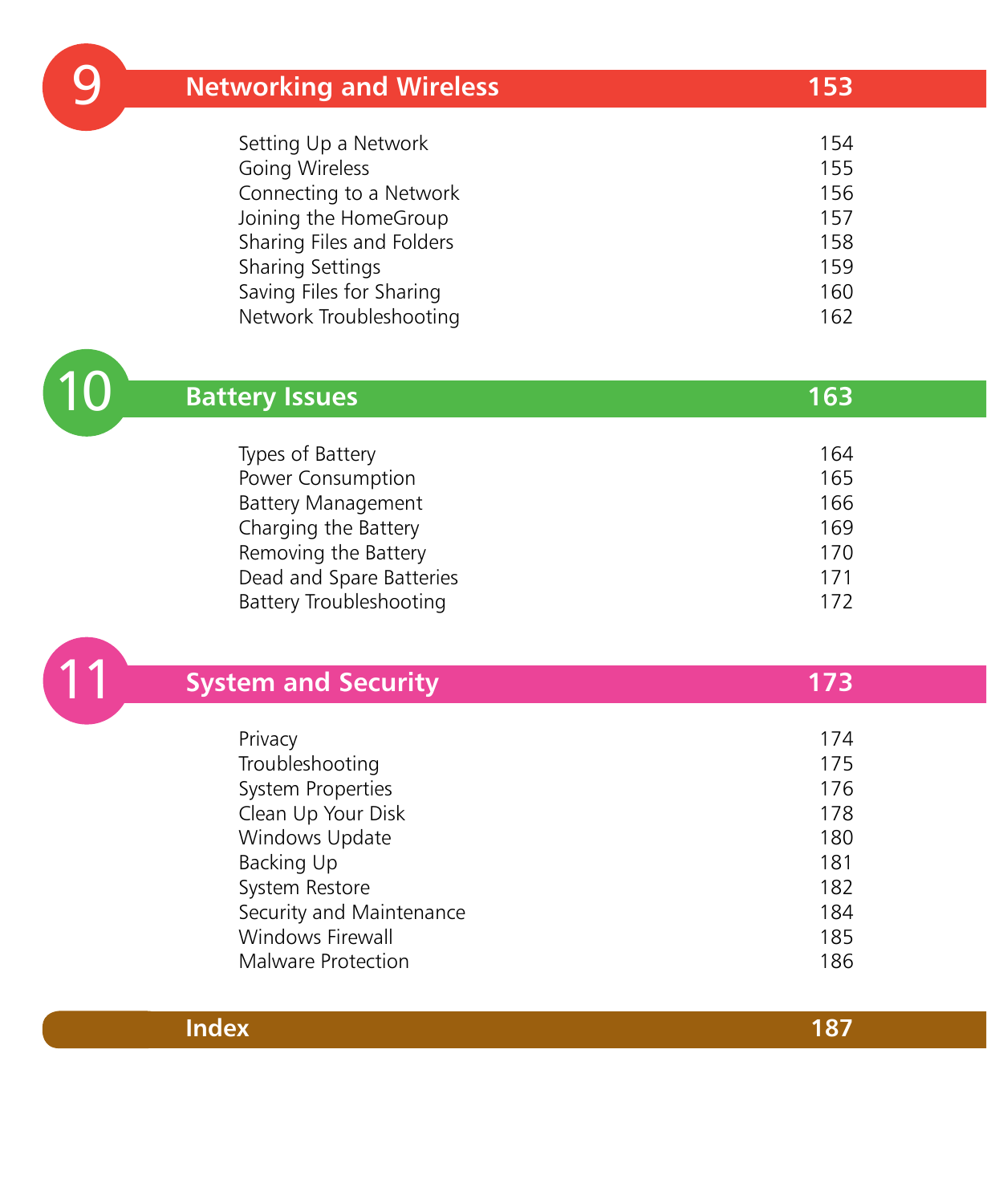# 1 **Choosing a Laptop**

*More and more computer users are now using laptops because of their convenience and portability. This chapter looks at some of the issues to consider when buying a laptop, and how to ensure you buy the right one for your needs. It also covers the elements of a laptop and some of the accessories you will need.*

- **A Brief History of Laptops** 8
- **Laptops v. Desktops** 10
- **Types of Laptops** 11
- **Laptop Jargon Explained** 12
- 14 Size and Weight
- **Getting Comfortable** 15
- **Carrying a Laptop** 18
- **Keyboard and Touch Pad** 19
- **Using an External Mouse** 20
- **Ports and Slots** 21
- **The Wonder of Wireless** 22
- **Cleaning a Laptop** 23
- **Choosing a Carry Case**  24
- **Spares and Accessories** 25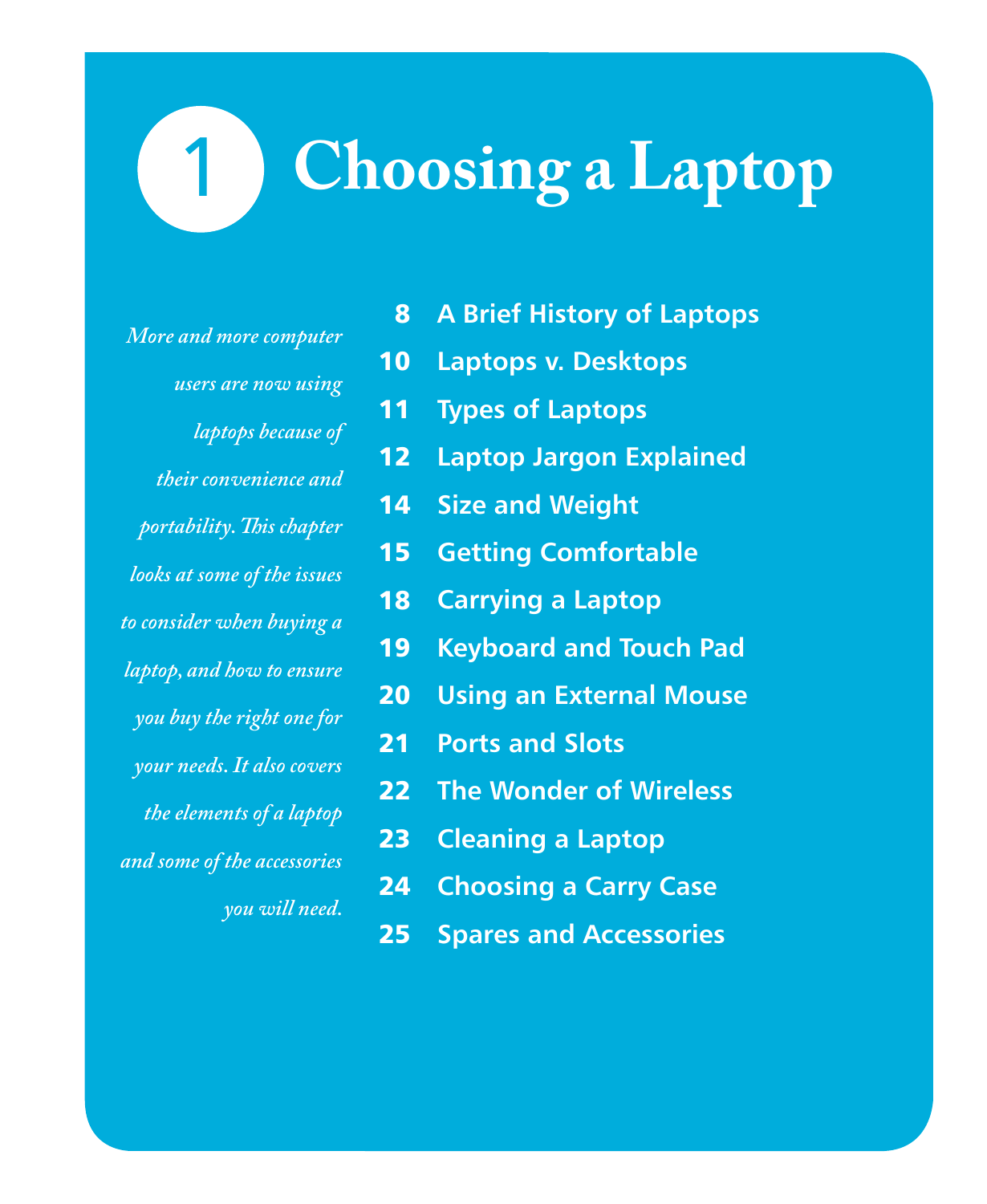

Apple has an excellent range of laptops, running its macOS operating system. However, the majority of this book deals with "IBM-compatible" laptops, as they are known. These types of laptops are the most common, and run on the Windows operating system.



The New icon pictured above indicates a new or enhanced feature introduced on laptops with the Windows 10 Creators Update.

# **A Brief History of Laptops**

Modern computers have come a long way since the days of mainframe computers, which took up entire rooms and were generally only the domain of large educational establishments or government organizations. Before microprocessors (the chips that are used to run modernday computers), these mainframe computers were usually operated by punchcards: the operators programmed instructions via holes in a punchcard and then waited for the results, which could take hours or days.

The first personal computers, i.e. ones in which all of the computing power was housed in a single box, started to appear in the early 1970s, and the first machine that bore any resemblance to modern personal computers was called the Datapoint 2200. The real breakthrough for personal computers came with the introduction of microprocessors – small chips that contained all of the necessary processing power for the computer. After this, the industry expanded at a phenomenal rate with the emergence of major worldwide companies such as Microsoft, Apple, IBM, Dell and Intel.

But even as personal computers were being developed for a mass-market audience, there was a concerted drive to try to create a portable computer so that people could take their own computer with them wherever they went. Even in the fast-moving world of technology, the timescale for shrinking a computer from the size of a large room to the size of a small briefcase was a dramatic one.

#### **First portable computers**

With most types of technology, we are obsessed with the idea of making the item as small as possible, whether it is a music player, a telephone or a computer. However, the first portable computers bore little resemblance to the machines that we now know as laptops. At the beginning of the 1980s there were a few portable computers released, but most of them were bulky, had very small screens and could not run on internal batteries. The most popular of these was called the Osborne 1, which was released in 1981. Although this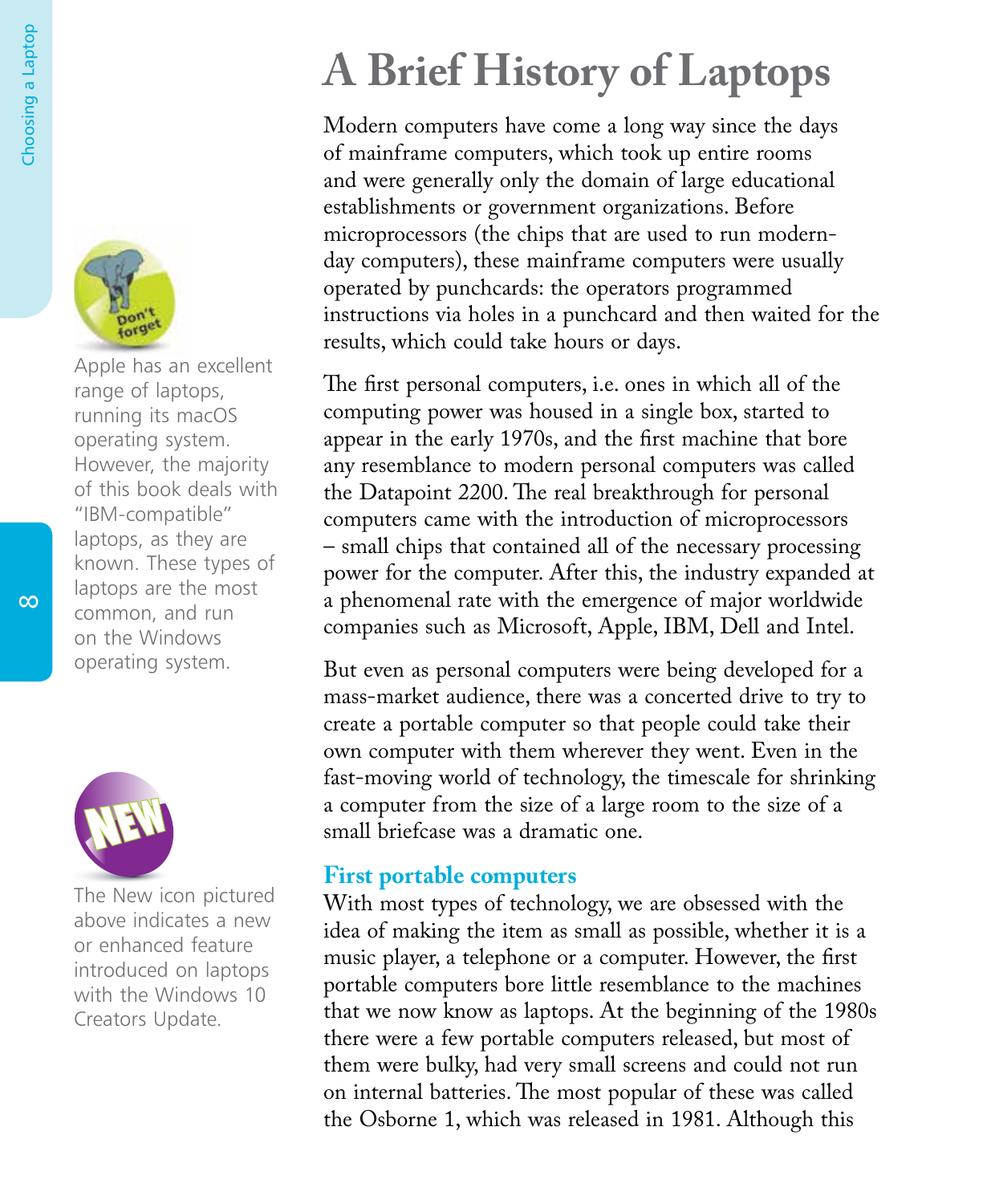was the size of a small suitcase and had a minuscule amount of computing power compared with modern machines, it proved a big success as it enabled people to carry their computers around with them for the first time.

The machine that first used the term "laptop" was called the Gavilan SC, which was developed in 1983 and introduced in 1984. This had the big advantage of being able to run on an internal battery, and it was also one of the first portable computers that appeared with the now-universal "clamshell" design, where the monitor folded down over the keyboard.

In the late 1980s, companies such as Kyocera, Tandy, Olivetti, NEC, IBM, Toshiba, Compaq and Zenith Data Systems began developing fast and more powerful laptops, and it is in this period that the growth of laptops really began to take off.

In 1991, Apple introduced its PowerBook range of laptops, and in 1995 the introduction of Windows 95 provided an operating system for IBM-compatible laptops.

Laptops have now become an integral part of the computer market, and in many areas sales have outstripped those of desktop computers. Also, they are more than capable of comfortably meeting the computing needs of most computer users. Add to this their portability (which has reached a stage where you no longer need to worry about causing yourself an injury in order to carry one around), and it is clear why laptops have become so popular.

Mobility is now an essential part of computing, and when Windows 8 was released it was aimed firmly at the mobile world. However, this caused some issues, particularly with users of desktop and laptop computers. Windows 10 has gone a long way to addressing these issues, partly by reinstalling a number of features that are aimed more at users with a traditional keyboard and mouse. This shows that laptops still have an important role to play, and will continue to do so.



Because of their size and weight, the first portable computers, such as the Osborne 1, were known rather unflatteringly as "luggables".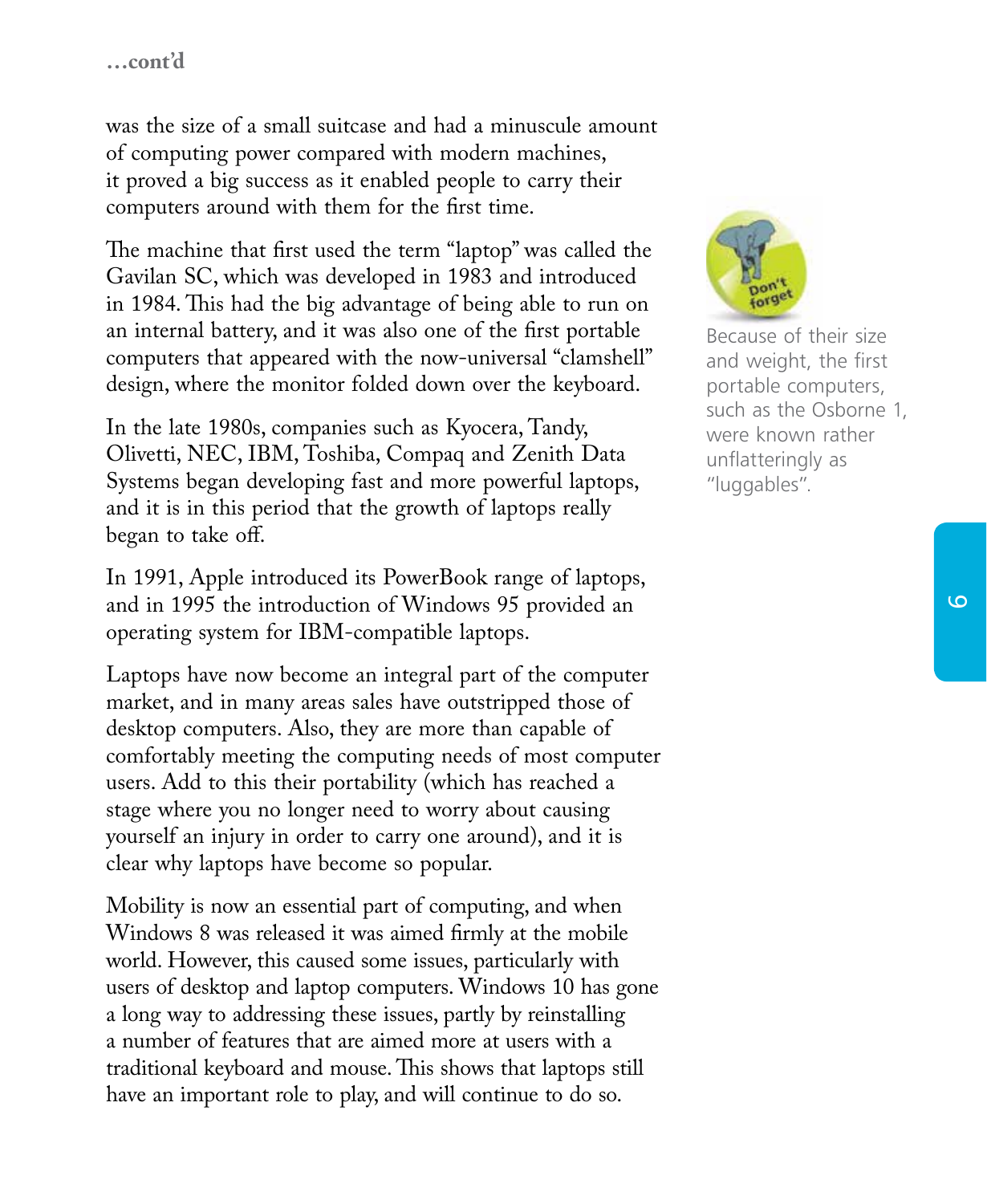



### **Laptops v. Desktops**

When considering buying a laptop computer, one of the first considerations is how it will perform in comparison with a desktop computer. In general, you will pay more for a laptop with similar specifications to a desktop. The reason for this is purely down to size: it is more expensive to fit the required hardware into a laptop than the more generous physical capacity of a desktop computer. However, with modern computing technology and power, even laptops with lower specifications than their desktop cousins will be able to handle all but the most intensive computing needs of most home users. The one situation where laptops will need to have as high a specification as possible is if you are going to be doing a lot a video downloading and editing, such as converting and editing old family movies.

Some of the issues to consider when looking at the differences between laptops and desktops are:

- **• Portability**. Laptops easily win over desktops in this respect, but when looking at this area it is worth thinking about how portable you actually want your computer to be. If you want to mainly use it in the home, then you may think that a desktop is the answer. However, a laptop gives you portability in the home too, which means that you can use your computer in a variety of locations within the home and even in the garden, if desired.
- **Power**. Even the most inexpensive laptops have enough computing power to perform most of the tasks that the majority of users require. However, if you want to have the same computing power as the most powerful desktops, then you will have to pay a comparatively higher price.
- **• Functionality**. Again, because of their size, desktops have more room for items such as DVD writers, multicard readers and webcams. These can be included with laptops, but this can also increase the price and the weight of the laptop.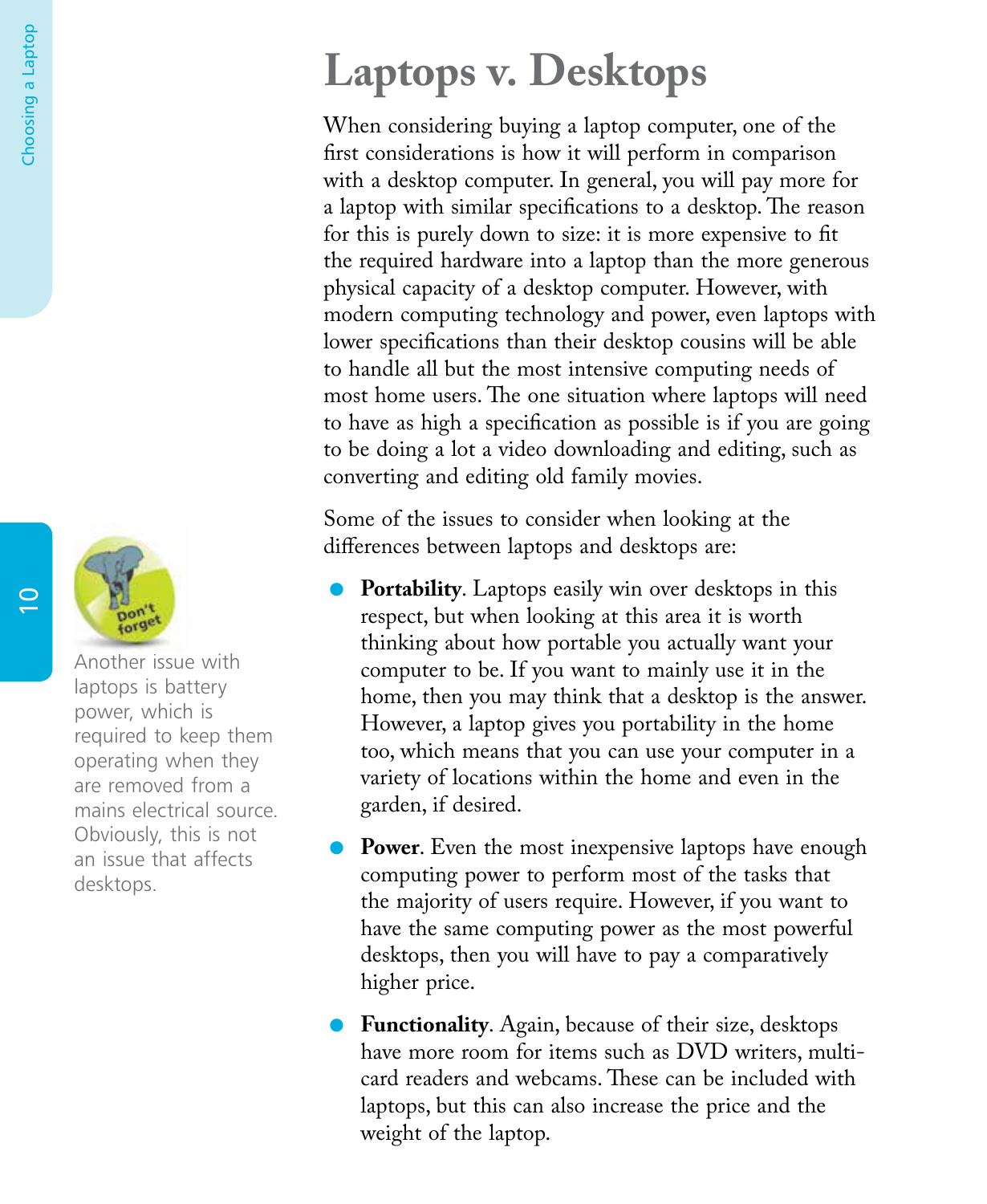# **Types of Laptops**

To meet the needs of the different types of people who use laptops there are several variations that are available:

- **Netbooks**. These are the ultimate in small laptops, but have less power and functionality than larger options. They generally have screens that are approximately 10 inches (measured diagonally from corner to corner) and are best suited for surfing the web and sending email, although they can also do productivity tasks.
- **• Ultrabooks**. These are very light and slim laptops that still have significant power and functionality. They have screens of approximately 13 inches, and weigh as little as 1.2 kg. They are an excellent option if you are going to be using your laptop a lot while traveling.
- **Notebooks.** These are the most common types of laptops as they have a good combination of size, weight and power. They generally have screens that are approximately 13-17 inches and weigh approximately 2-3.5 kg. Notebooks are an excellent option for using in the home and also while traveling.
- **• Desktop replacements**. These are larger, heavier laptops that can be used in the home instead of a desktop computer. They are more powerful than other types of laptops, but the downside is that they are not as portable. They generally have screens that are up to approximately 17-19 inches, and weigh approximately 4-6 kg.
- **• Hybrids**. With the proliferation of touchscreen mobile computing devices such as smartphones and tablet computers, manufacturers have been looking at ways to incorporate this functionality into laptops. This has resulted in the development of touchscreen laptops and hybrid devices, which can be used both as a laptop and a tablet. This is done by including a keyboard that can be hidden (by having a sliding, detachable or revolving screen) so that the device can quickly be converted into a touchscreen tablet. These devices are becoming increasingly popular.



Netbooks usually have a slimmed-down version of the full Windows operating system, due to limits of their memory and architecture.



A lot of the weight in a laptop is taken up by peripherals such as DVD writers, card readers and webcams. The more of these that a laptop has, the heavier it is likely to be.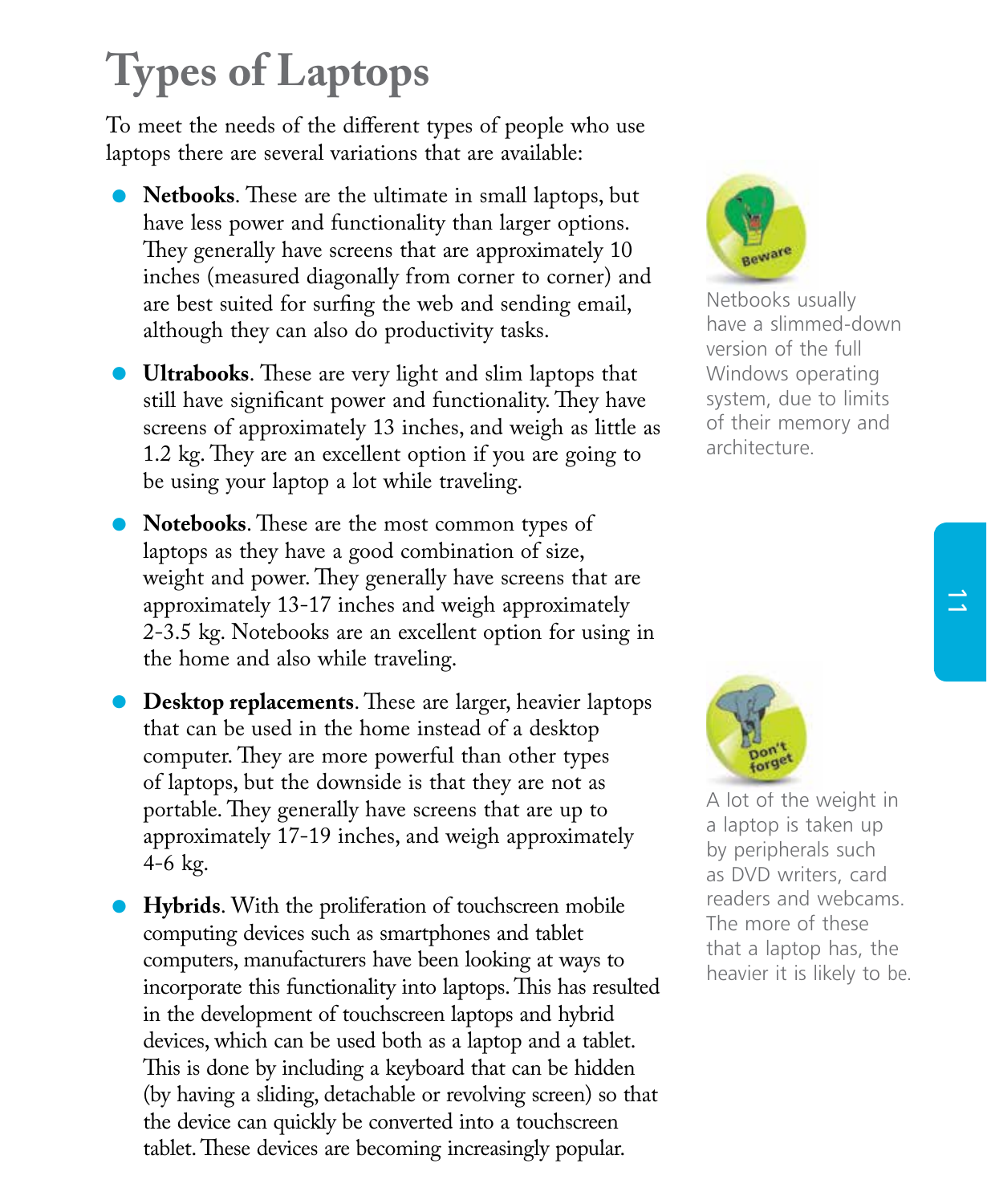

Memory can be thought of as a temporary storage device, as it only keeps information about the currently-open programs. Storage is more permanent, as it keeps the information even when the laptop has been turned off.

# **Laptop Jargon Explained**

Since laptops are essentially portable computers, much of the jargon is the same as for a desktop computer. However, it is worth looking at some of this jargon and the significance it has in terms of laptops:

- **Processor.** Also known as the central processing unit, or CPU, this refers to the processing of digital data as it is provided by programs on the computer. The more powerful the processor, the quicker the data is interpreted.
- **• Memory**. This closely relates to the processor and is also known as random-access memory, or RAM. Essentially, this type of memory manages the programs that are being run and the commands that are being executed. The more memory there is, the quicker programs will run. With more RAM, they will also be more stable and less likely to crash. In the current range of laptops, memory is measured in megabytes (MB) or gigabytes (GB).
- **• Storage**. This refers to the amount of digital information that the laptop can store. In the current range of laptops, storage is measured in gigabytes. There are no external signs of processor or memory on a laptop but the details are available from within the This PC option, which is accessed from the File Explorer.



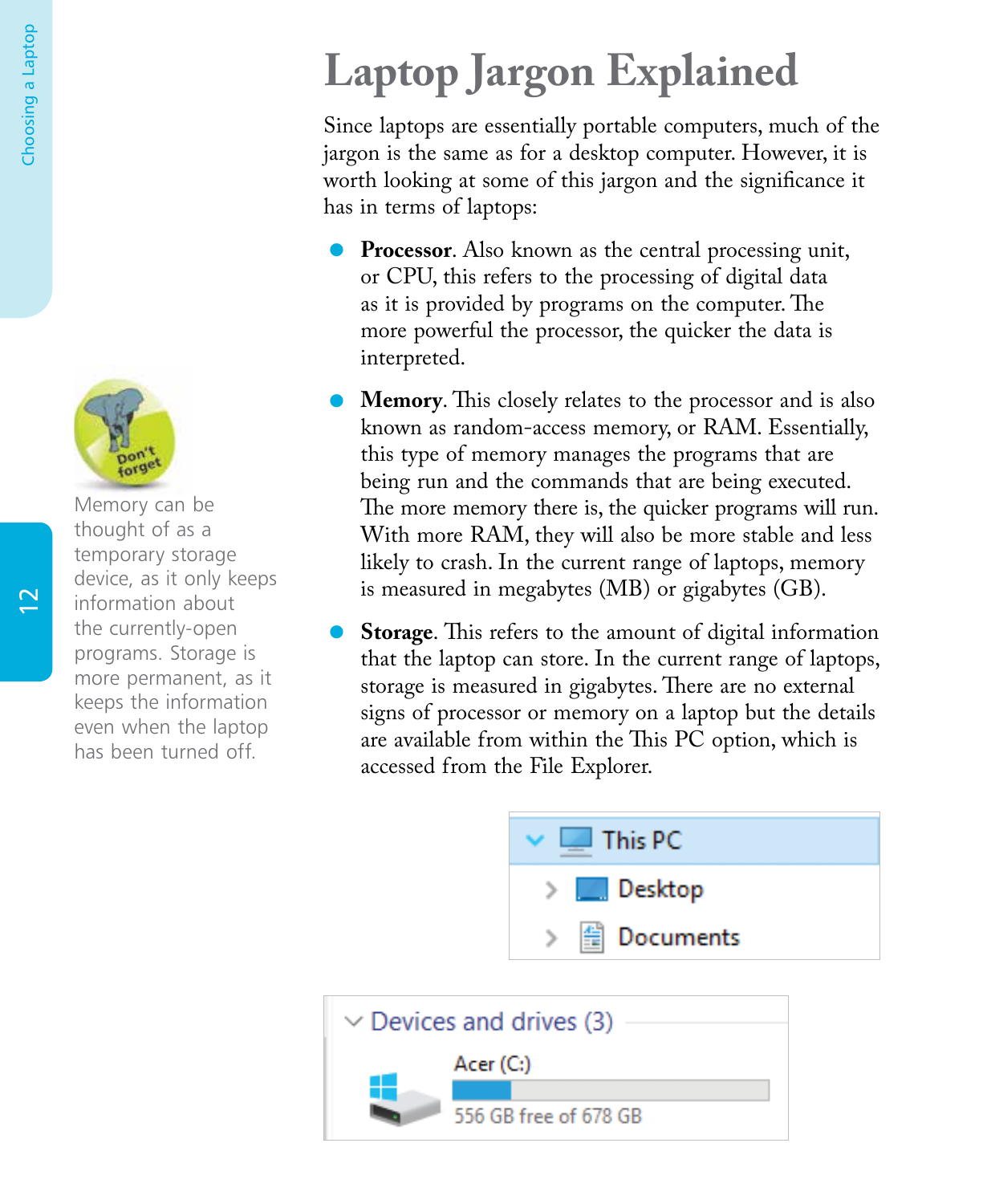- **• Optical drive**. This is a drive on the laptop that is capable of reading information from, and copying it to, a disc such as a CD or a DVD. Some modern laptops have internal optical drives such as CD writers or DVD writers.
- **• Connectivity**. This refers to the different types of media device to which the laptop can be connected. These include card readers for memory cards from digital cameras, USB devices such as music players, and USB flashdrives for backing up files or storing items.
- **• Graphics card**. This is a device that enables images, video and animations to be displayed on the laptop. It is also sometimes known as a video card. The faster the graphics card, the better the quality the relevant media will be displayed at. In general, very fast graphics cards are really only needed for intensive multimedia applications such as video games or videos.
- **• Wireless**. This refers to a laptop's ability to connect wirelessly to a network  $-$  i.e. another computer or an internet connection. In order to be able to do this, the laptop must have a wireless card, which enables it to connect to a network or high-speed internet connection.
- **• Ports**. These are the parts of a laptop into which external devices can be plugged, using a cable such as a USB. They are usually located on the side of the laptop, and there can be two or three of each.
- **• Pointing device**. This is the part of the laptop that replaces the traditional mouse as a means of moving the cursor on the screen. Most pointing devices are in the form of a touch pad, where a finger on a pad is used to move the cursor. An external mouse can also be connected to the laptop and used in the conventional way.
- **• Webcam**. This is a type of camera that is fitted into the laptop, and can be used to take still photographs, or communicate via video with other people.



External optical drives can also be connected to a laptop through a USB cable.



For more on using wireless technology, see page 155.



USB stands for Universal Serial Bus, and is a popular way of connecting external devices to computers.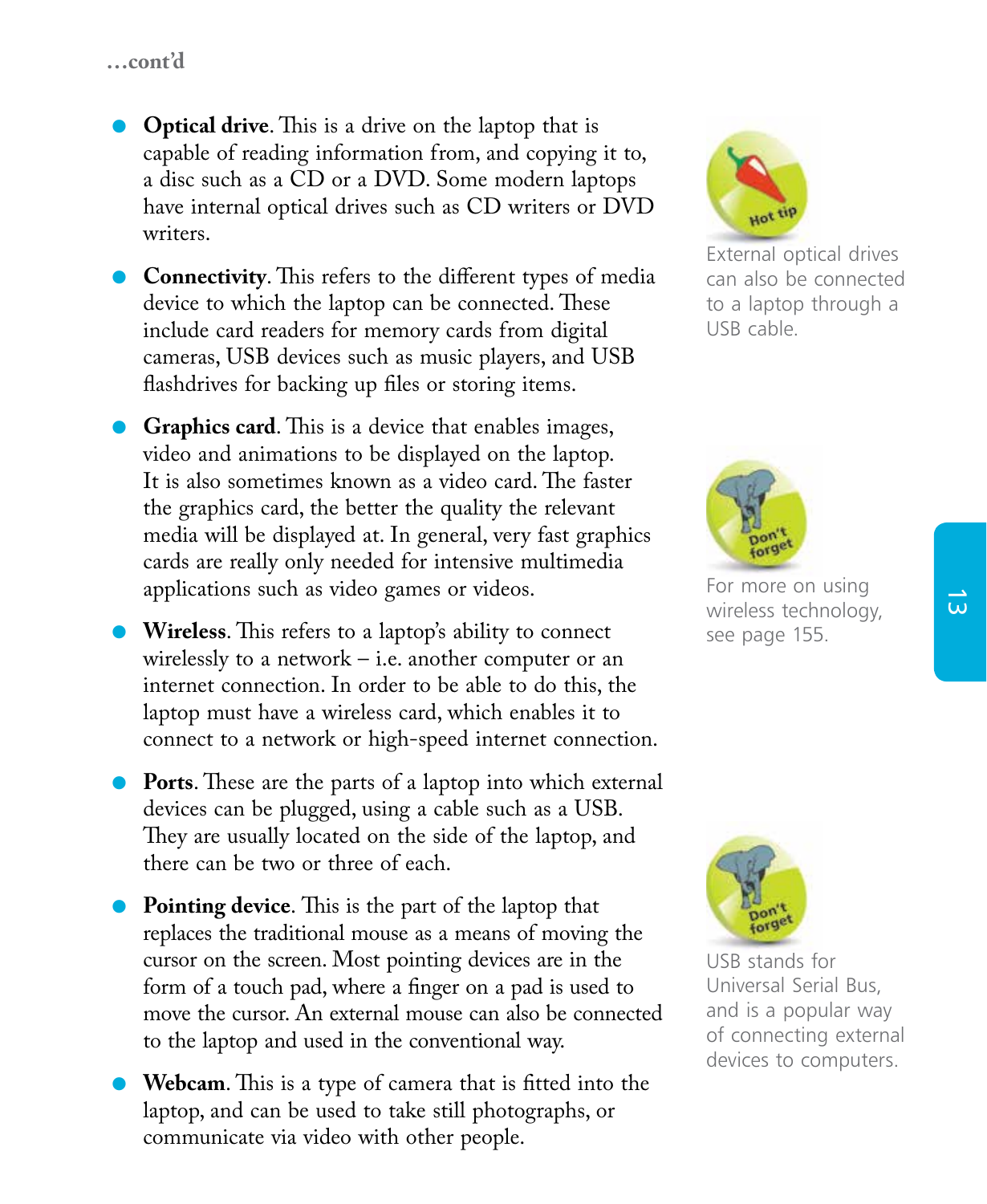

Looking at material on a smaller screen can be more tiring on the eyes as, by default, it is displayed proportionally smaller than on a larger screen. It is possible to change the size of the screen display, but this will lead to less material being displayed on the screen. See page 52 to see how to change the screen resolution.

### **Size and Weight**

The issues of size and weight are integral to the decision to buy a laptop. In addition to getting a machine with enough computing power, it is also important to ensure that the screen is large enough for your needs and that it is light enough for you to carry around comfortably.

#### **Size**

The main issue with the size of a laptop is the dimensions of the screen. This is usually measured in inches, diagonally from corner to corner. The range for the majority of laptops currently on the market is approximately 12-17 inches, with some more powerful models going up to 19 inches.

When considering the size of screen it is important to think about how you are going to use your laptop:

- **•** If you are going to use it mainly for functions such as letter writing and sending email, then a smaller screen might suffice.
- **•** If you are going to use it mainly for functions such as surfing the web or editing and looking at photographs, then you may feel more comfortable with a larger screen.
- **•** If you, or anyone else, is going to be using it for playing games and watching videos, then the larger the screen, the better.

#### **Weight**

Unless you are buying a laptop to replace a desktop, weight should not be too much of an issue, as most models are similar in this respect. However, make sure you physically feel the laptop before you buy it.

If you are going to be traveling a lot with your laptop, then a lighter, ultrabook type may be the best option. When considering this, take into account the weight of any type of case that you will use to carry the laptop, as this will add to the overall weight.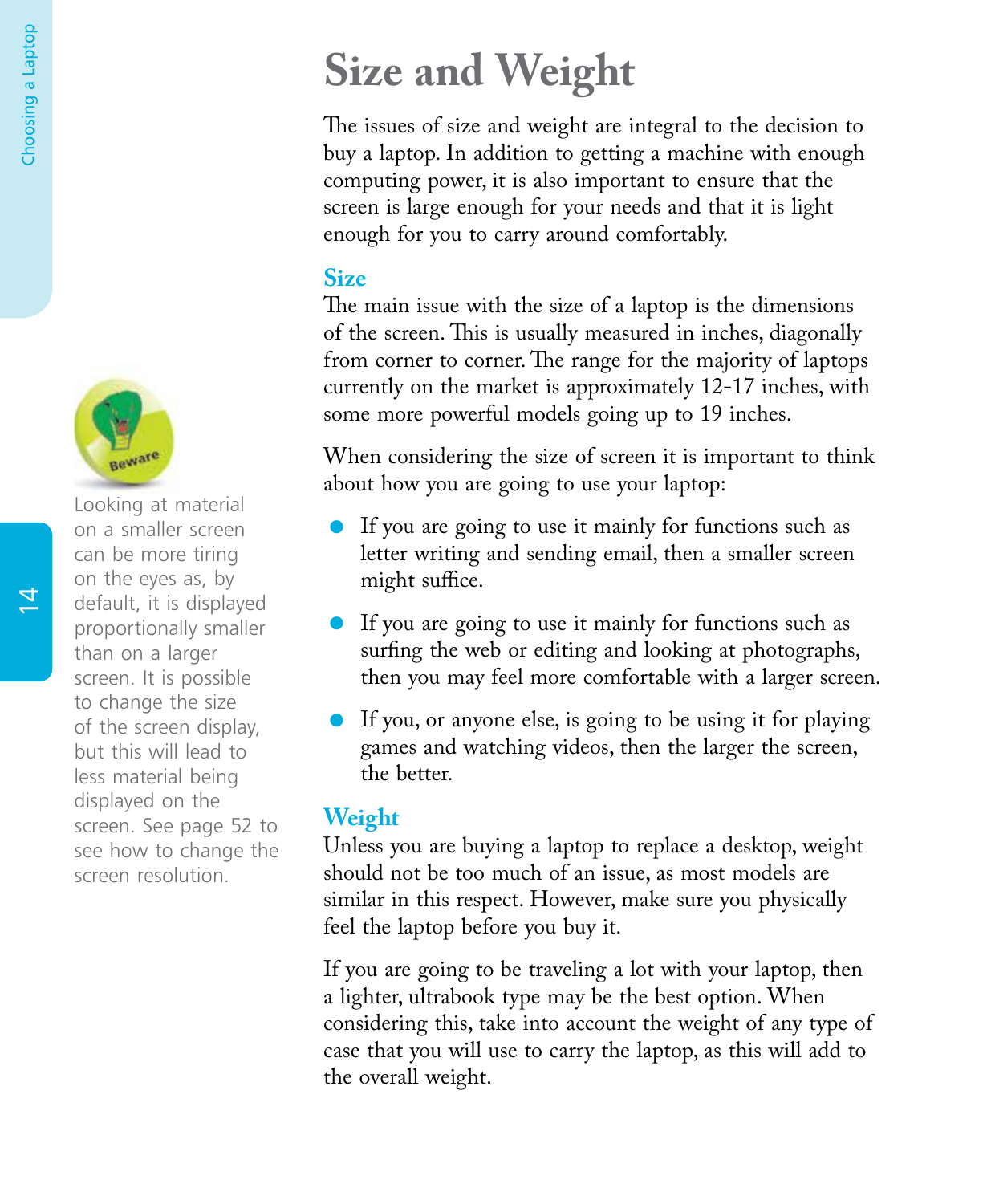# **Getting Comfortable**

Since you will probably be using your laptop in more than one location, the issue of finding a comfortable working position can be vital, particularly as you cannot put the keyboard and monitor in different positions as you can with a desktop computer. Whenever you are using your laptop try to make sure that you are sitting in a comfortable position, with your back well supported, and that the laptop is in a position where you can reach the keyboard easily and also see the screen without straining.

Despite the possible temptation to do so, avoid using your laptop in bed, on your lap, or where you have to slouch or strain to reach the laptop properly:





Working comfortably at a laptop involves a combination of a good chair, good posture and good positioning of the laptop.



If possible, the best place to work at a laptop is at a dedicated desk or workstation.

#### $\vec{a}$

#### **Seating position**

The ideal way to sit at a laptop is with an office-type chair that offers good support for your back. Even with these types of chairs it is important to maintain a good body position so that your back is straight and your head is pointing forwards.

If you do not have an office-type chair, use a chair with a straight back and place a cushion behind you for extra support and comfort, as required.





One of the advantages of office-type chairs is that the height can usually be adjusted, and this can be a great help in achieving a comfortable position.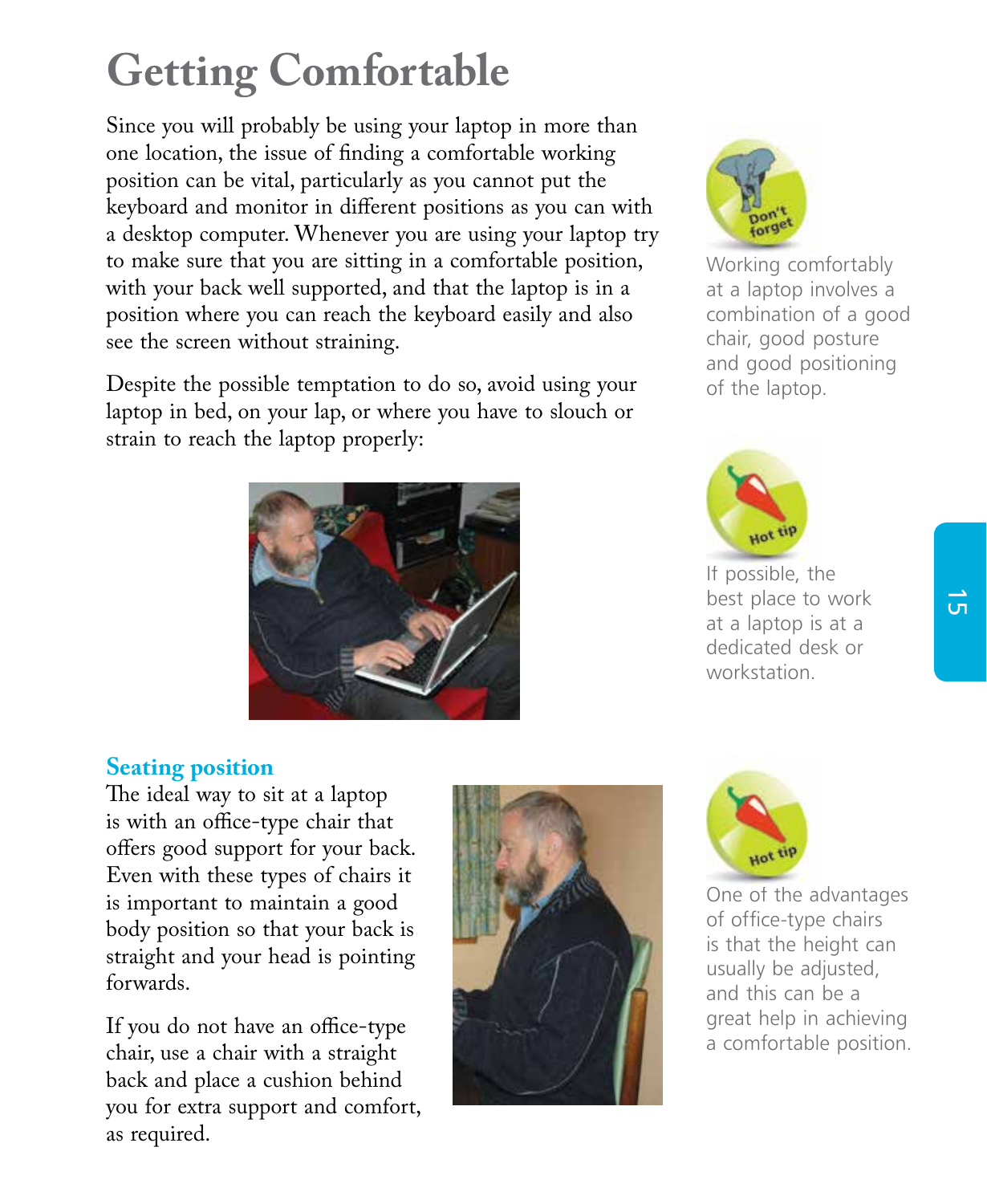**…cont'd**

#### **Laptop position**

When working at your laptop it is important to have it positioned so that both the keyboard and the screen are in a comfortable position. If the keyboard is too low, then you will have to slouch or strain to reach it:



If the keyboard is too high, your arms will be stretching. This could lead to pain in your tendons:



The ideal setup is to have the laptop in a position where you can sit with your forearms and wrists as level as possible while you are typing on the keyboard:





Take regular breaks when working with a laptop, and stop working if you experience aches, or pins and needles in your arms or legs.

 $\frac{1}{2}$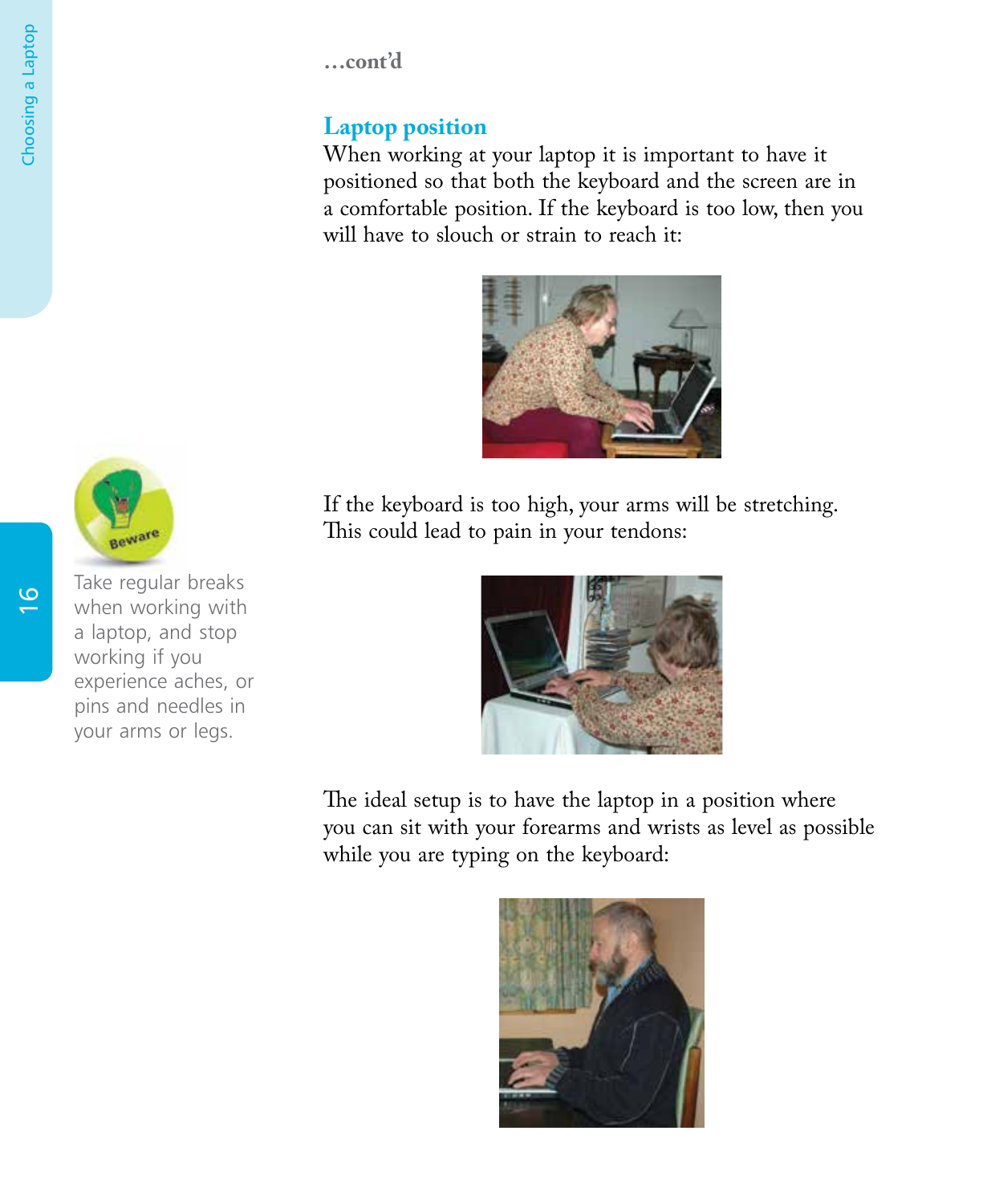**…cont'd**

#### **Adjusting the screen**

Another factor in working comfortably at a laptop is the position of the screen. Unlike with a desktop computer, it is not feasible to have a laptop screen at eye level, as this would result in the keyboard being in too high a position. Instead, once you have achieved a comfortable seating position, open the screen so that it is approximately 90 degrees from your eyeline:



One problem with laptop screens is that they can reflect glare from sunlight or indoor lighting:



If this happens, either change your position or block out the light source, using some form of blind or shade. Avoid squinting at a screen that is reflecting glare as this will quickly give you a headache.



Find a comfortable body position and adjust your laptop's position to this, rather than vice versa.



Most modern laptops have screens with an anti-glare coating. However, even this will not be very effective against bright sunlight that is shining directly onto the screen.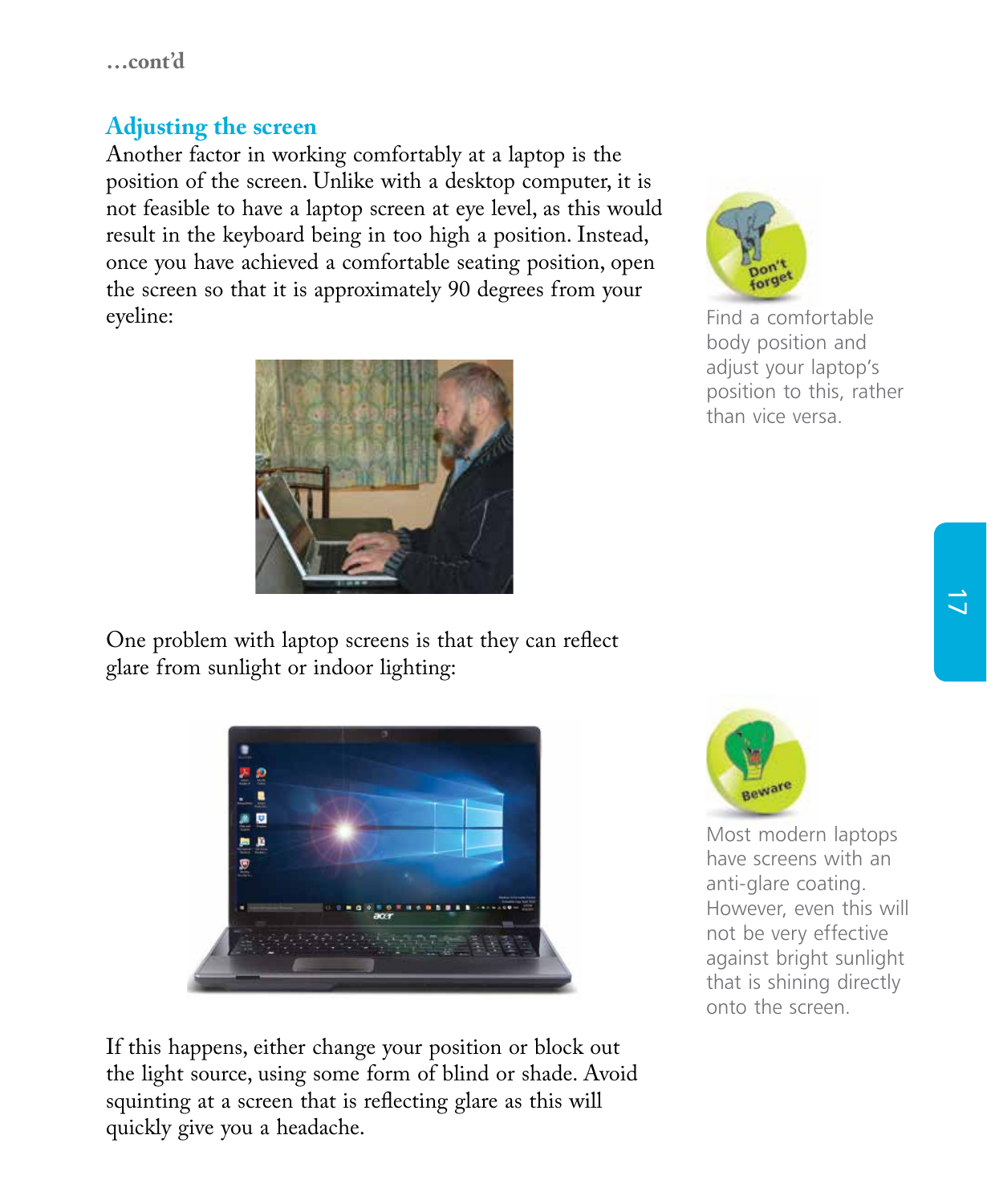

If you are carrying your laptop for a long period of time make sure that you take regular breaks, otherwise you may cause yourself a strain or an injury.

# **Carrying a Laptop**

As laptops are designed for mobility, it is safe to assume that they will have to be carried around at some point. Because of the weight of even the lightest laptops, it can be uncomfortable to carry a laptop for an extended period of time. To try to minimize this, it is important to follow a few rules:

- **•** Carry the laptop with a carry case that is designed for this task (or a double-strapped backpack).
- **•** Carry the laptop on one side of your body and move it from side to side if necessary.



**•** Do not cross the strap over your shoulders, and try not to carry too many other items at the same time.



If you place your laptop with another piece of luggage, make sure that you keep it with you at all times, so as to minimize the chance of theft.



If you are traveling with your laptop you might be able to incorporate it into your luggage, particularly if it can be moved on wheels.

 $\infty$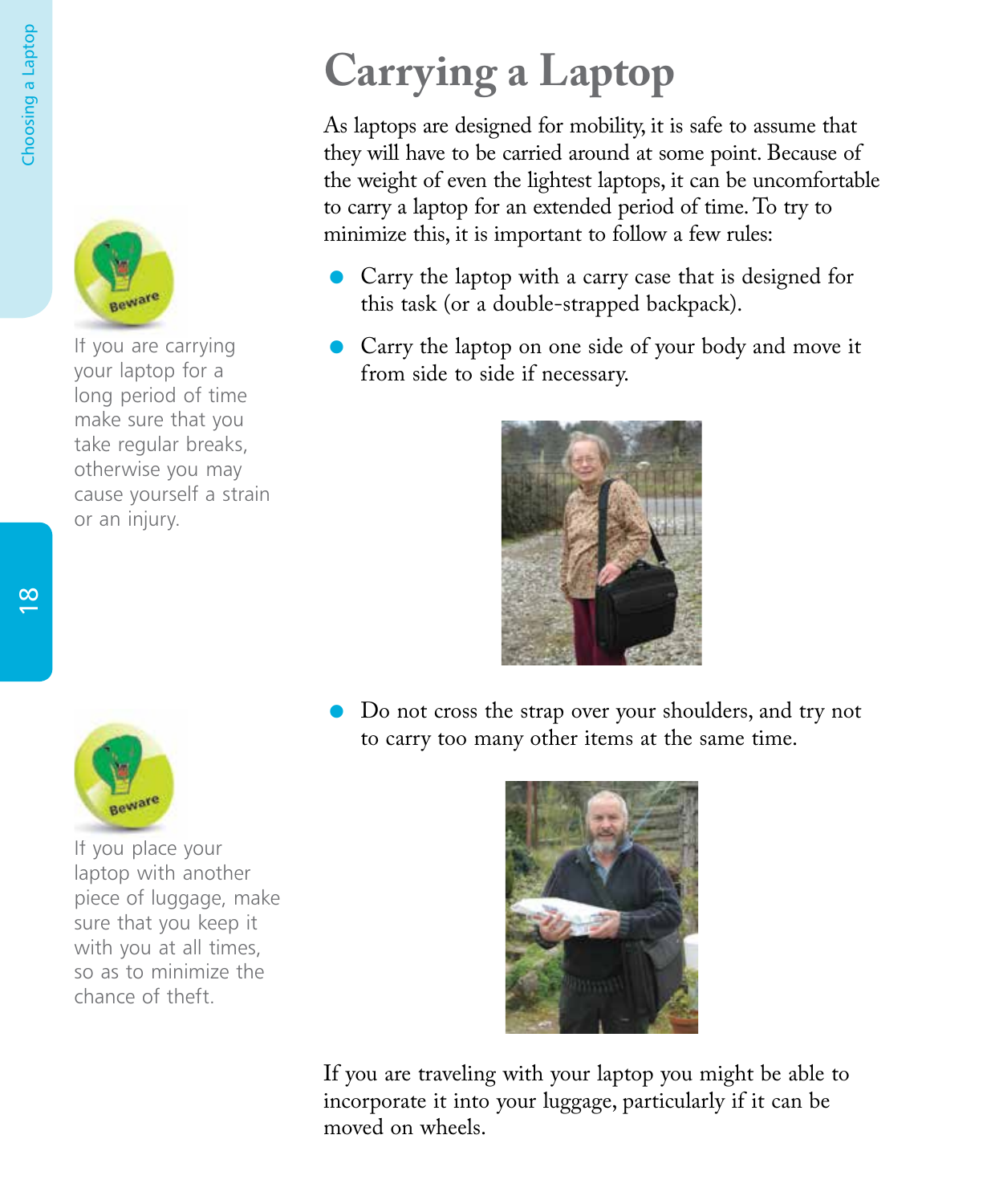### **Keyboard and Touch Pad**

Laptops have the same basic data input devices as desktop computers, i.e. a keyboard and a mouse. A laptop keyboard is very similar to a desktop one, although it is best to try the action of the keys before you buy a particular laptop, to ensure that they are not too "soft", i.e. that there is enough resistance when they are pressed.

One of the main differences between a laptop and a desktop computer is the mouse (or pointing device) that controls the on-screen cursor. In the early days of laptops, some of them had a small control stick to move the cursor. However, these have been almost universally replaced by touch pads, which are small, sensitive, square or rectangular pads that are activated by stroking a finger over them to move the cursor. It sometimes takes a bit of practice to get used to them, but after a little experience they can be as effective as a traditional mouse. When using a keyboard or touch pad, avoid having your fingers too high:



Instead, keep your hands and fingers as flat as possible over the keyboard and the touch pad:



Laptop keyboards contain the same functionality as any standard computer keyboard. However, most manufacturers have keyboards with functions that are specific to their own laptops.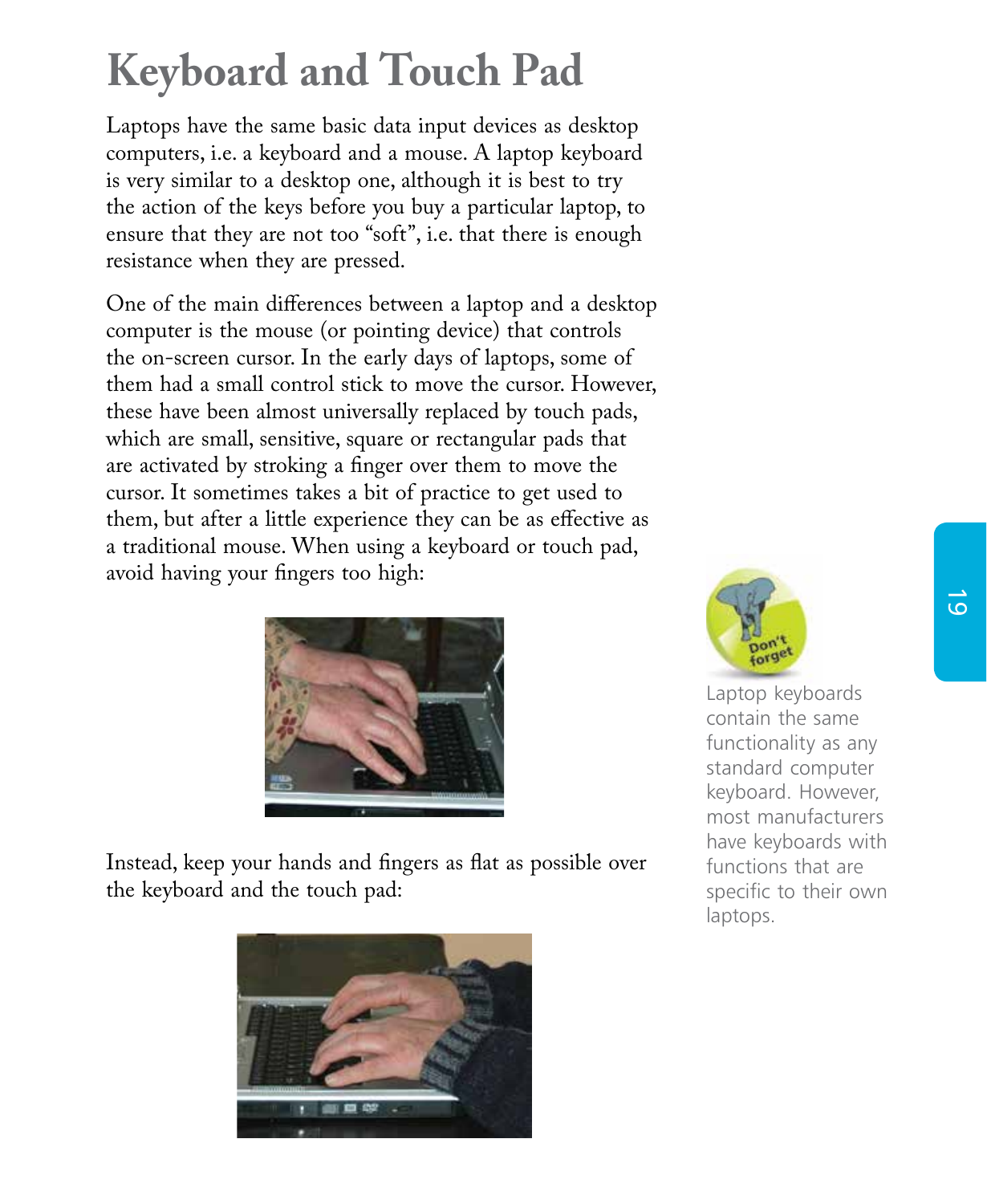

It is certainly worth persevering with a laptop's touch pad, even if it seems very frustrating at first. Once you have found the correct pressure to apply, it will become much easier to control.

### **Using an External Mouse**

Not everyone likes touch pads as a means of moving the cursor on a laptop, and it is true they can sometimes be slightly fiddly and prone to erratic movement if the control is too jerky. The good news is that it is possible to use a conventional mouse with a laptop to move the cursor.

A mouse can be connected to a laptop via one of the suitable sockets (ports) at the back or side of the laptop. These are usually in the form of USB ports:



Once the mouse has been connected to the laptop it can be used in exactly the same way as with a desktop computer. In some cases it is possible to add a wireless mouse, which can be used without the need for a cable:

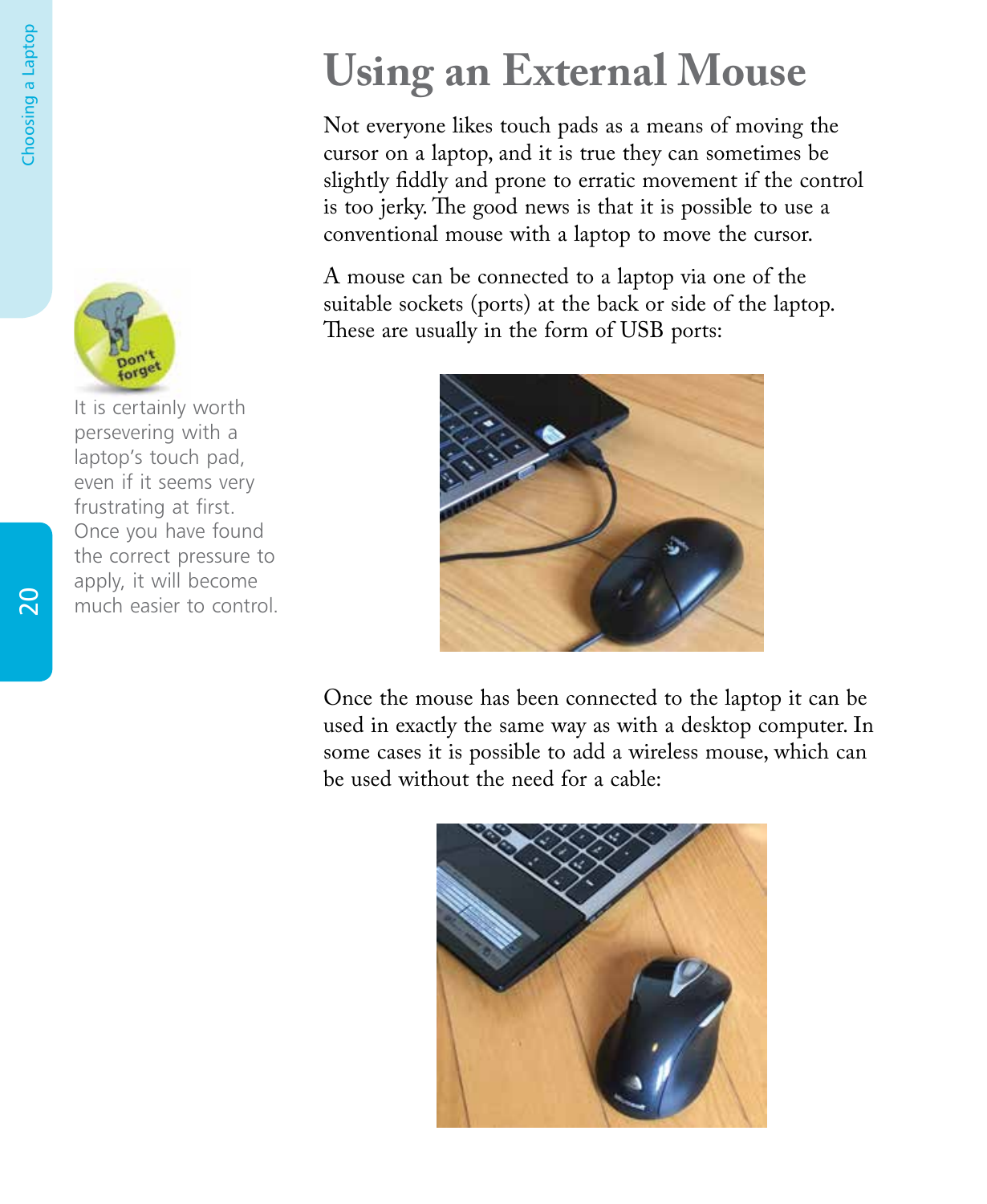### **Ports and Slots**

Most laptops have a slightly bewildering array of sockets and slots for connecting external devices. These sockets are known as ports, and they come in a variety of shapes and sizes for different devices and uses:

- **• USB**. This is a method for connecting a variety of external devices such as digital cameras, digital music players, scanners and printers. The latest standard in widespread use is USB 3.0, and this has largely replaced parallel and serial ports in terms of connecting devices such as printers or an external mouse.
- **• USB Type-C**. This is the latest type of USB port, for devices with a USB Type-C cable. The port is thinner than a standard USB one and is reversible, so that the end of the cable can be inserted both ways, rather than a single way as for standard USB ports.
- **Ethernet**. This can be used as a cable connection to your internet router, rather than using a Wi-Fi connection.
- **• HDMI (High-Definition Multimedia Interface)**. This can be used to connect to compatible digital devices, including high-definition TVs. This enables you to view whatever is on your laptop screen on a television, and is a good option for watching movies or displaying photos.
- **• Memory card readers**. These are used for downloading photos from memory cards from digital cameras or smartphones. Some laptops only have an SD card slot, since these are most commonly used. If you need to attach a multi-card reader for different types of memory card, this can be done using a USB port.

The main slot on some laptops is:

**• CD/DVD players or re-writers**. These can be used to play music CDs or watch videos on a DVD. They can also be used to copy data to blank CDs or DVDs. This is a good option for backing up items that you want to keep, such as photos.



Laptops with USB 3.0 ports can still be used with USB 2.0 (or earlier) devices, but they will also work with any USB 3.0 devices.



Not all laptops have a CD/DVD player, although external CD/ DVD drives can be connected.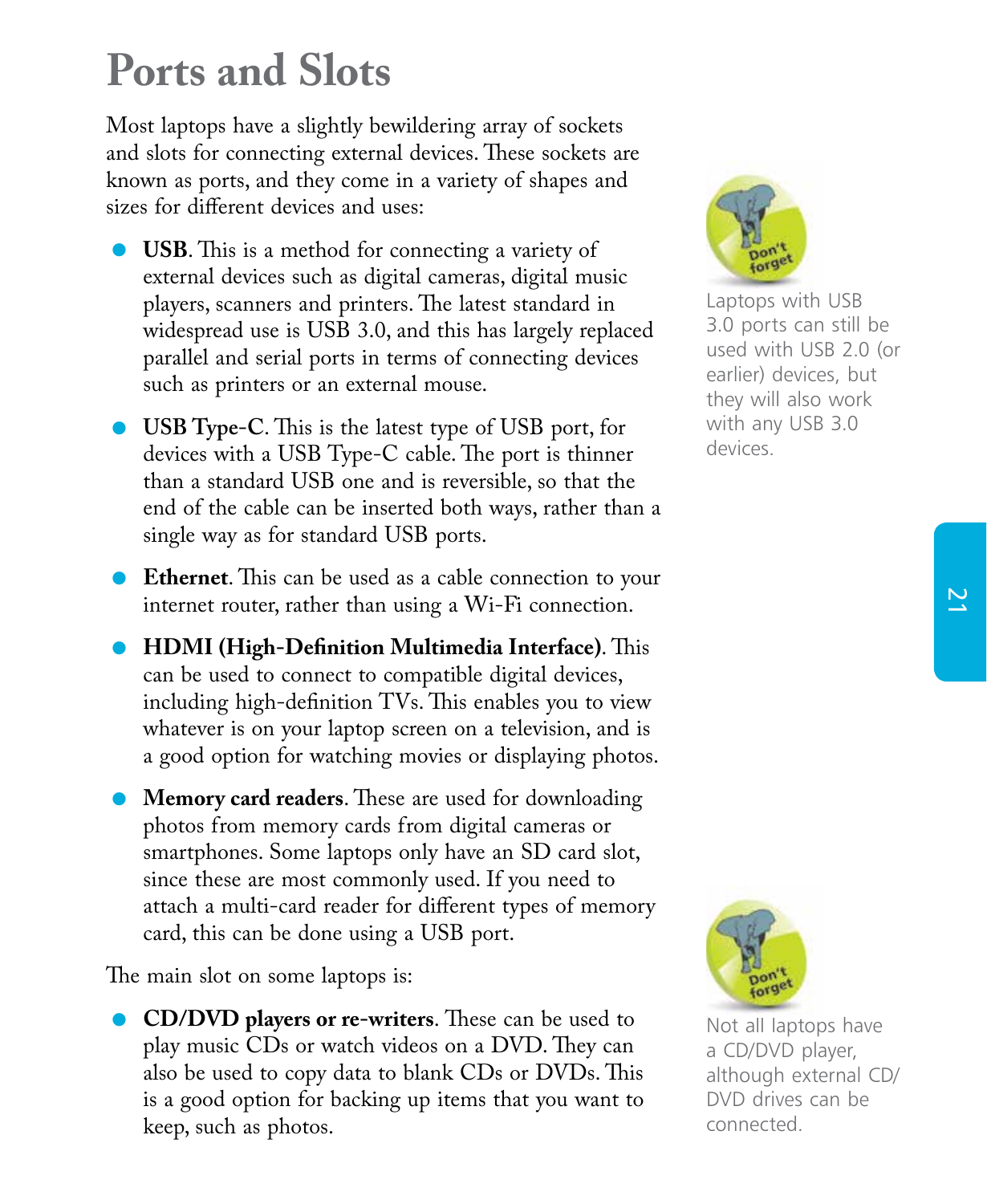

One concern about hotspots is security. This is because if you can access a network wirelessly, someone else could then also access your laptop and data. Many hotspots have software in place to try to stop this.



For more details about Wi-Fi and networks, see Chapter Nine.

### **The Wonder of Wireless**

For anyone who has struggled with a tangle of computer cables and wires, the advent of wireless technology has been one of the great computing breakthroughs of recent years.

Wireless technology does exactly what the name suggests: it allows a wireless-enabled computer to communicate with other similarly-enabled devices, such as other computers, printers or an internet connection. First of all, the devices have to be set up as a network, i.e. they have to be linked together so that they know they should be communicating with each other. Once this has been done, files can be shared or sent to the printer, and the internet browsed, all without the need to connect the devices using a cable.

In order to be part of a wireless network, a laptop must have a wireless capability. Most modern laptops come with wireless cards already installed; otherwise, they can be installed in any available expansion slot.

#### **Hotspots**

One of the great growth areas of wireless technology is hotspots. These are public areas that have been set up to distribute the internet wirelessly. This means that anyone with a wireless card in their laptop can, if they are within a certain range, access the internet in a variety of public places. These include:

- **•** Coffee shops
- **•** Airports
- **•** Hotels
- **•** Libraries
- **•** Supermarkets

Hotspots operate using Wi-Fi technology, which is the method by which the signal from the network is transferred to individual users. Most hotspots have a limited range of approximately 100 yards. Some are free to use, while others charge a fee, depending on usage.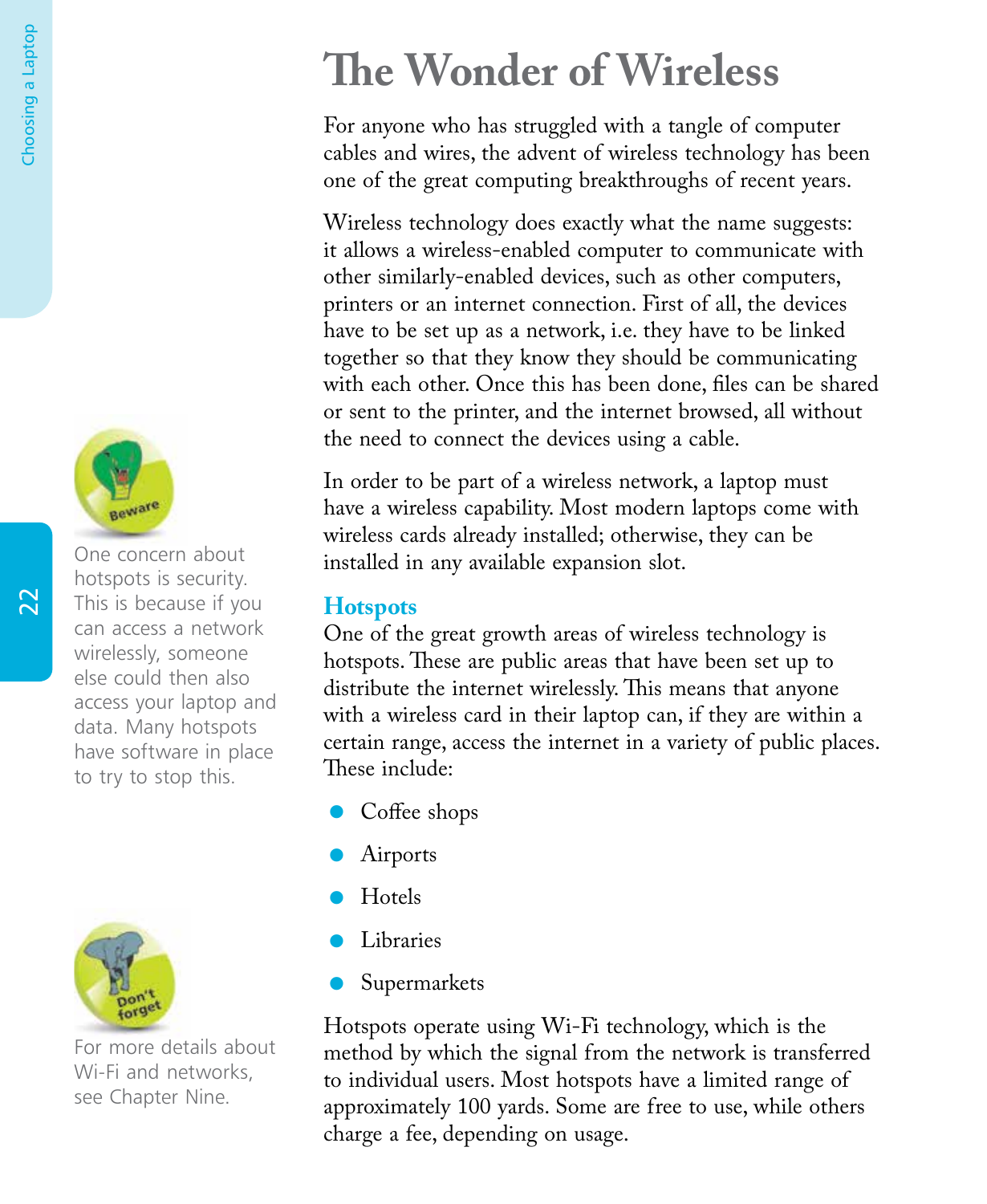# **Cleaning a Laptop**

Like most things, laptops benefit greatly from a little care and attention. The two most important areas to keep clean are the screen and the keyboard.

#### **Cleaning the screen**

All computer screens quickly collect dust and fingerprints, and laptops are no different. If this is left too long it can make the screen harder to read, causing eye strain and headaches. Clean the screen regularly with the following cleaning materials:

- **•** A lint-free cloth, similar to the type used to clean camera lenses (it is important not to scratch the screen in any way).
- **•** An alcohol-free cleaning fluid that is recommended for computer screens.
- **•** Screen wipes, again that are recommended for use on computer screens.

#### **Cleaning the keyboard**

Keyboards are notorious for accumulating dust, fluff and crumbs. One way to solve this problem is to turn the laptop upside down and very gently shake it to loosen any foreign objects. Failing this, a can of condensed air can be used with a narrow nozzle to blow out any stubborn items that remain lodged in the keys.





The outer casing of a laptop can be cleaned with the same fluid as used for the screen. Equally effective can be a duster or a damp (but not wet) cloth and warm water. Keep soap away from laptops if possible.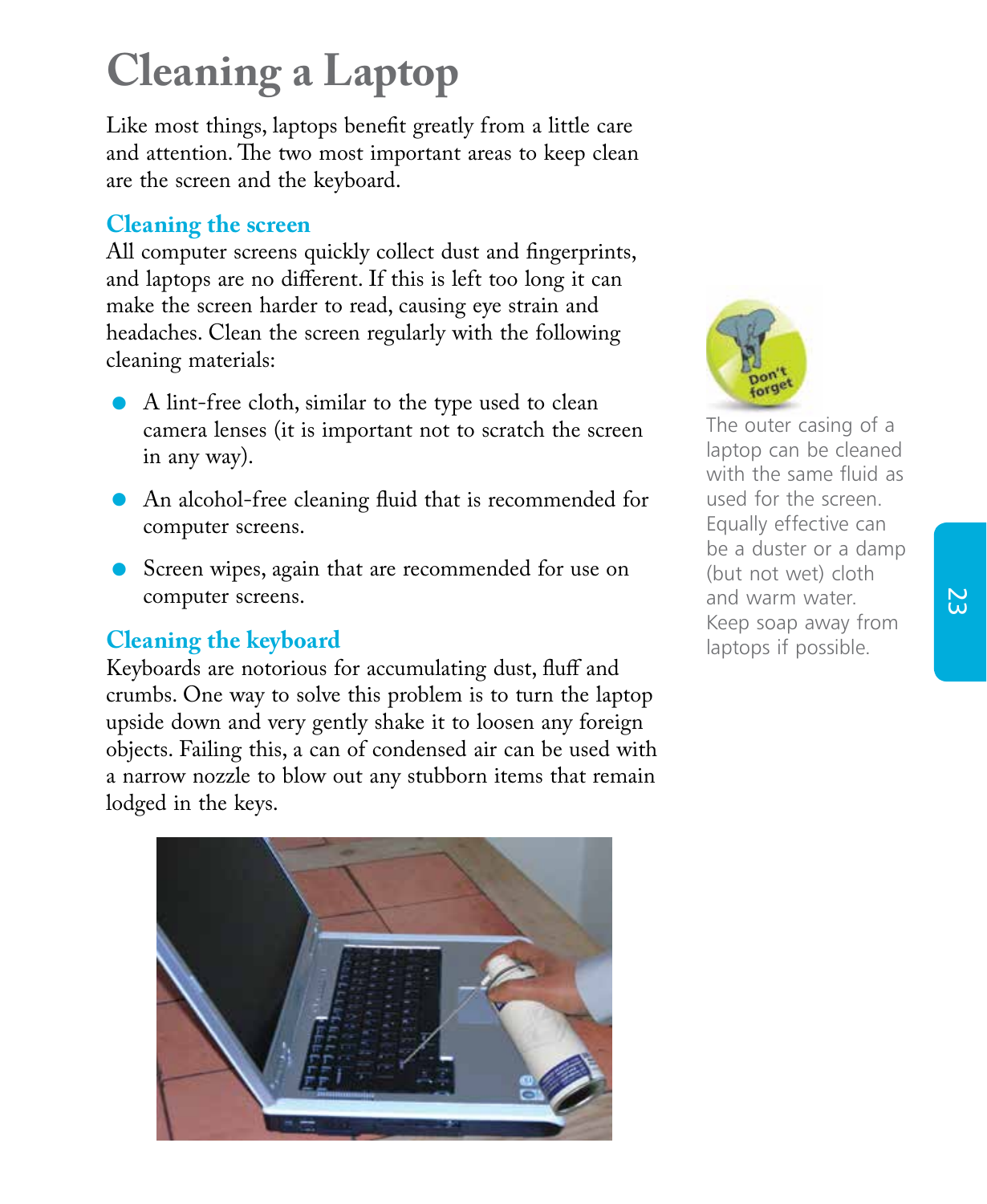# **Choosing a Carry Case**

When you are transporting your laptop it could be placed in any convenient bag, such as a backpack, a duffle bag or even a large handbag. However, there are several advantages to using a proper laptop carry case:

- **•** It will probably be more comfortable when you are carrying it, as it is designed specifically for this job.
- **•** The laptop will be more secure, as it should fit properly in the case.
- **•** You should be able to keep all of your laptop accessories together in one case.

When choosing a carry case, look for one that fits your laptop well and has a strap to keep it secure inside:



Also, make sure that there are enough additional spaces and pockets for accessories, such as cables and an external mouse. Finally, choosing a case with a padded shoulder strap will be of considerable benefit if you have to carry your laptop for any length of time.





A laptop case should also be lockable, either with its own internal lock, or with a fastening through which a padlock can be put.

24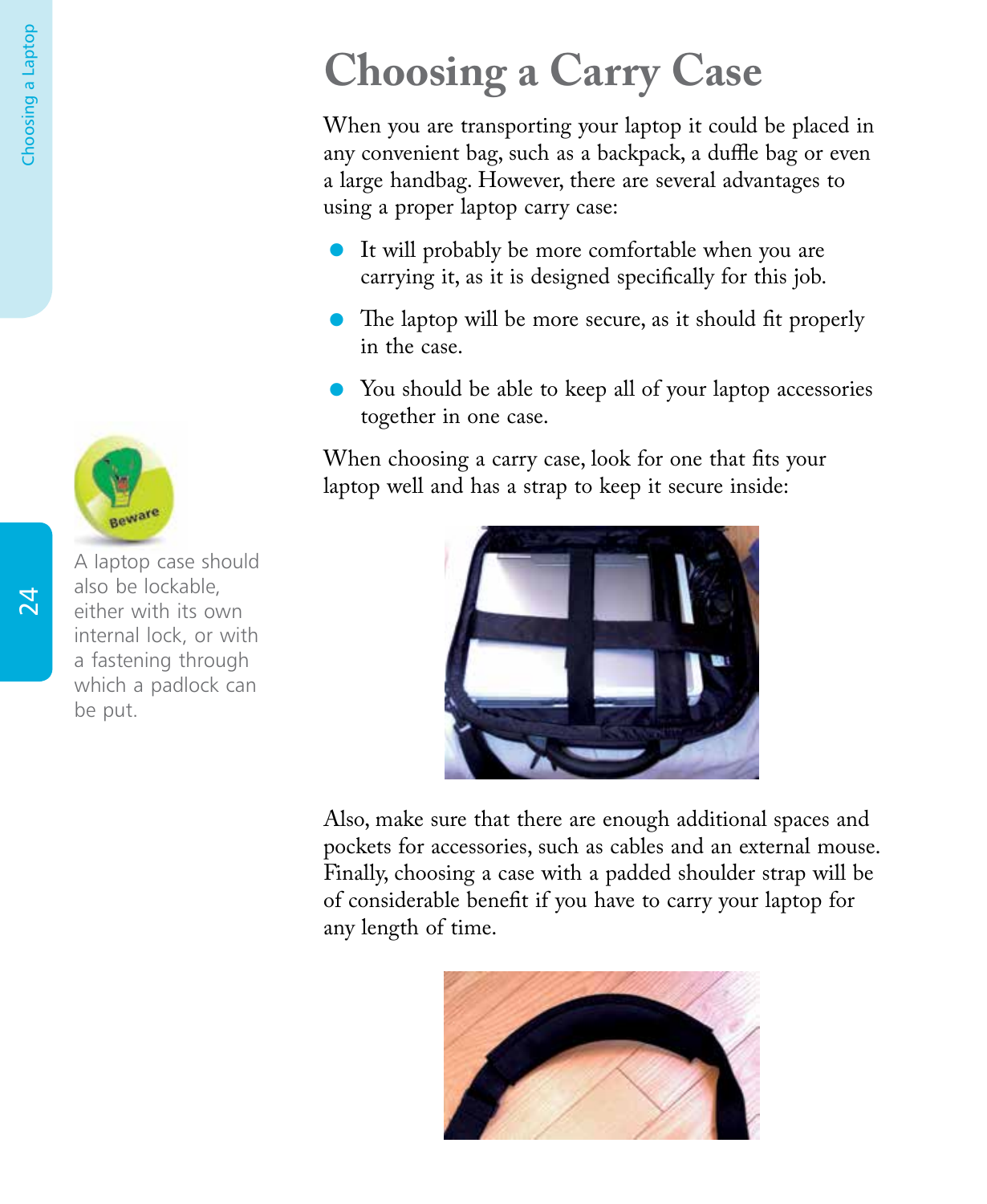### **Spares and Accessories**

Whenever you are going anywhere with your laptop, there are always spares and accessories to consider. Some of these are just nice things to have, while others could be essential to ensure that you can still use your laptop if anything goes wrong while you are on your travels. Items to consider for putting in your laptop case include:

- **Spare battery.** This is probably the most important spare if you are going to be away from home for any length of time, and particularly if you think you may be unable to access a power supply for a period of time, and so be unable to charge your laptop battery. Like all batteries, laptop batteries slowly lose power over time and do not keep their charge for as long as when they are new. It is a good idea to always keep an eye on how much battery power you have left and, if you are running low, try to conserve as much energy as possible. Although laptop batteries are bulky and heavy, carrying a spare could mean the difference between frustration and relief, if you are left with no battery power and no charging options.
- **Power cable**. This is the cable that can be used to power the laptop when it is not being run on battery power. It usually consists of a cable and a power adapter, which makes it rather bulky and heavy. Whenever possible, this should be used rather than the internal battery, and it should be kept with the laptop at all times.





For more information on batteries, see Chapter Ten.